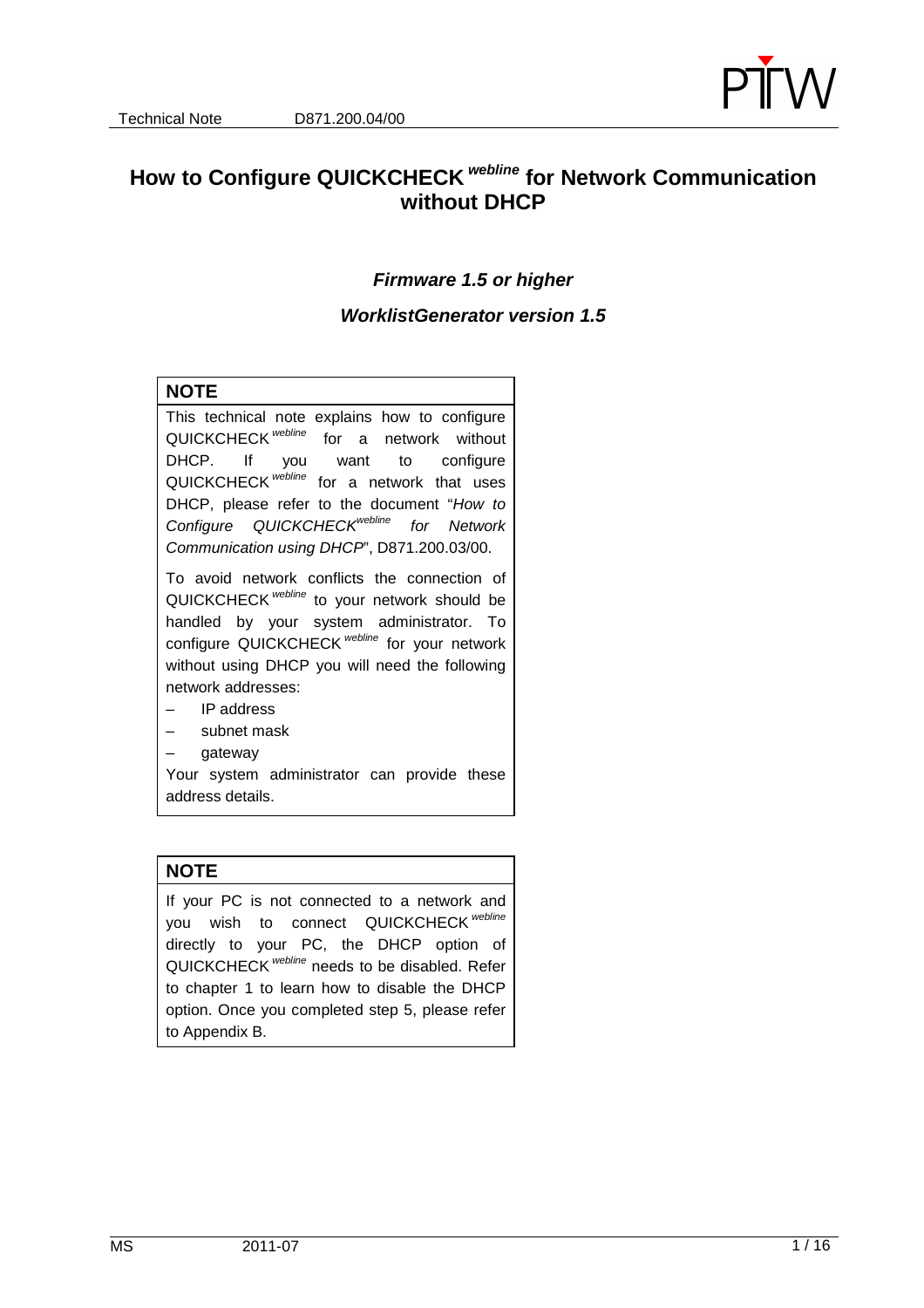

# **1 Configuring QUICKCHECK webline**

- 1. Connect the device to the network and turn on QUICKCHECK <sup>webline</sup>.
- 2. At the device, use the cursor control key▶ to navigate to **Setup** in the menu line of the measurement window and press **OK**. You are now in the setup menu:



3. Use the cursor control key ▼ to highlight the menu item **Configure interfaces** and activate it by pressing **OK**.

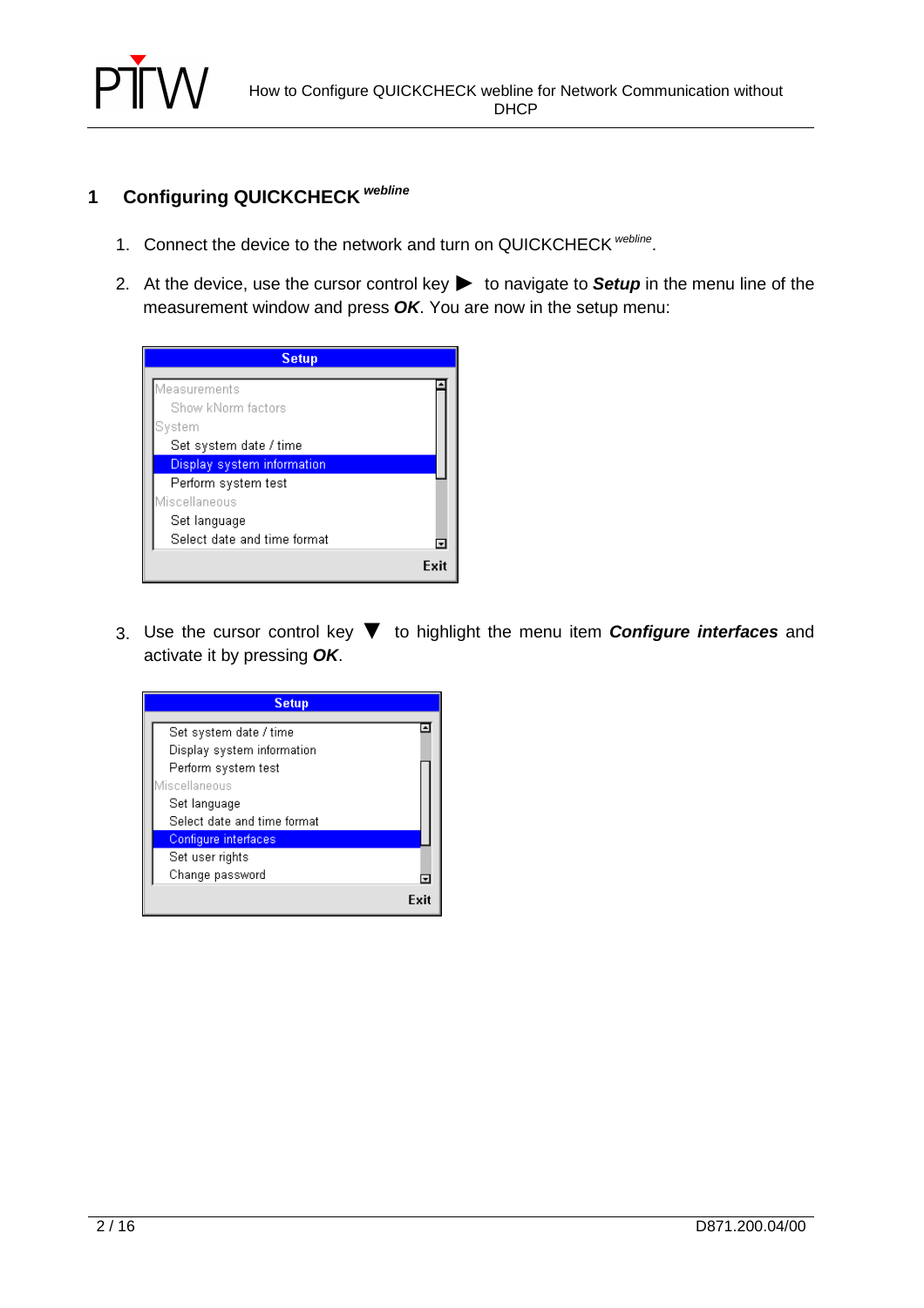

4. The **Configure interfaces** window appears. Select the **DHCP** option and confirm by pressing **OK**.

| <b>Configure interfaces</b> |                |  |
|-----------------------------|----------------|--|
| Parameter                   | Value          |  |
| RS232 baudrate              | 57600          |  |
| DHCP host name              | QUICKCHECK-440 |  |
| DHCP                        | On             |  |
| IP address                  | 192.168.0.1    |  |
| IP mask                     | 255 255 255 0  |  |
| Gateway                     | 192 168 0 254  |  |
|                             |                |  |
|                             |                |  |
|                             | Exit           |  |

5. Disable DHCP by selecting **Off** and confirm by pressing **OK**. Save your choice by moving the cursor to **Save** and confirm by pressing **OK**.

| <b>Configure interfaces</b> |     |       |             |                |      |
|-----------------------------|-----|-------|-------------|----------------|------|
| Parameter                   |     |       |             | Value          |      |
| RS232 baudrate              |     | 57600 |             |                |      |
| DHCP host name              |     |       |             | QUICKCHECK-440 |      |
| DHCP                        |     |       | <b>DHCP</b> |                |      |
| IP address                  |     |       |             |                |      |
| IP mask                     | Off |       |             |                |      |
| Gateway                     | Οn  |       |             |                |      |
|                             |     |       |             |                |      |
|                             |     |       |             |                |      |
|                             |     |       |             | Save           | Exit |

**If your PC is not connected to a network and you wish to connect QUICKCHECK webline directly to your PC, please refer to Appendix B now**.

If your PC is connected to a network, please proceed with step 6.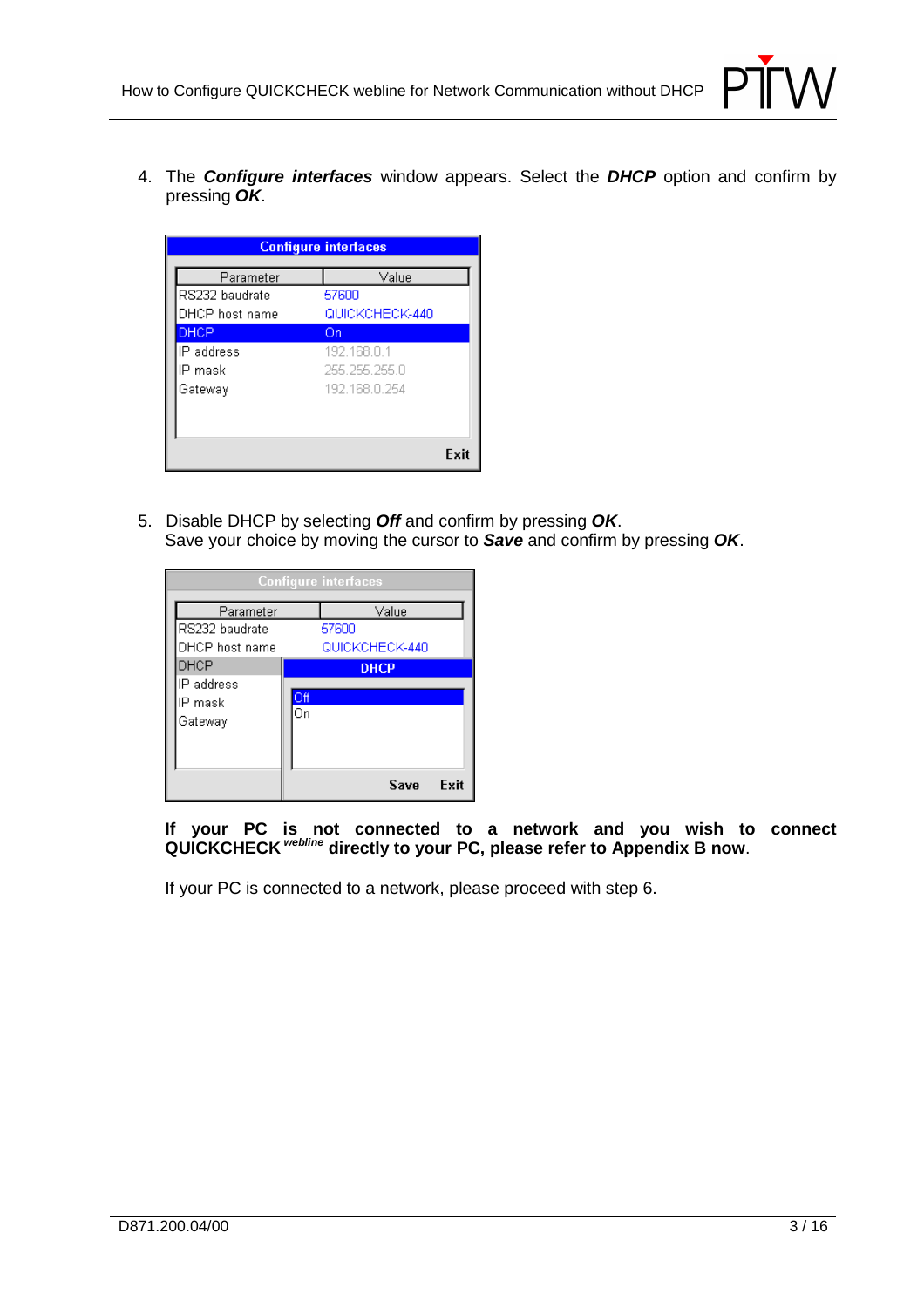

6. In the **Configure interfaces** menu, use the cursor control key ▼ to highlight the menu item **IP address** and activate it by pressing **OK**.

| <b>Configure interfaces</b> |                |      |  |  |
|-----------------------------|----------------|------|--|--|
| Parameter                   | Value          |      |  |  |
| RS232 baudrate              | 57600          |      |  |  |
| DHCP host name              | QUICKCHECK-440 |      |  |  |
| DHCP                        | Off            |      |  |  |
| P address                   | 192.168.0.1    |      |  |  |
| IP mask                     | 255.255.255.0  |      |  |  |
| Gateway                     | 192.168.0.254  |      |  |  |
|                             |                |      |  |  |
|                             |                |      |  |  |
|                             |                | Exit |  |  |

7. Use the cursor control keys  $\blacktriangle$  and  $\nabla$  to enter the IP address provided by your system administrator.

| <b>Configure interfaces</b> |                                    |  |
|-----------------------------|------------------------------------|--|
| Parameter                   | Value                              |  |
| RS232 baudrate              | 57600                              |  |
| DHCP host name              | QUICKCHECK-440                     |  |
| DHCP                        | Off                                |  |
| IP address                  | 192.168.0.1                        |  |
| IP mask                     | <b>IP</b> address                  |  |
| Gateway                     |                                    |  |
|                             | 168   000<br>$\boxed{002}$<br>192  |  |
|                             | Exit<br>$\blacktriangleright$ Save |  |

- 8. Navigate the cursor to **Save** and confirm the IP address you entered by pressing **OK**.
- 9. Select the menu item **IP mask** and enter the Subnet Mask address provided by your system administrator. Save your choice.
- 10. Select the menu item **Gateway** and enter the Gateway address provided by your system administrator. Save your choice.
- 11. Leave the configuration menu.
- 12. Now that you have configured QUICKCHECK webline, you need to set up the LAN connection in the WorklistGenerator software (refer to chapter 2).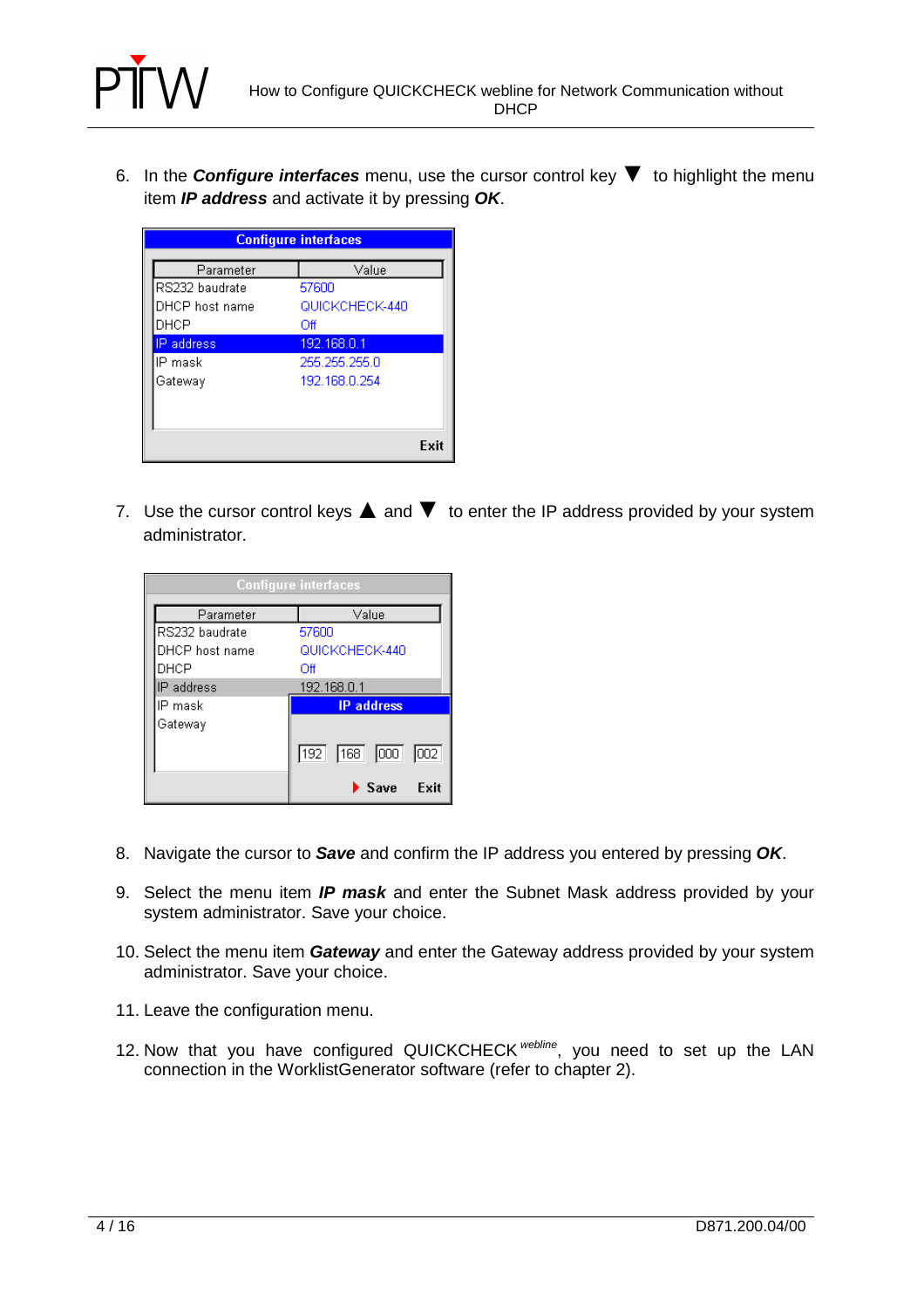

# **2 Setting up the LAN Connection in the WorklistGenerator Software**

## **NOTE**

You have to adjust the settings for the data transfer for QUICKCHECK software and WorklistGenerator software only in one of the programs. These settings affect always both programs.

#### **NOTE**

By default, QUICKCHECK software and WorklistGenerator software search automatically for connected QUICKCHECK<sup>webline</sup> devices whenever one of the programs is started. This technical note assumes that the default setting was not changed and the automatic search is enabled (Tools  $\rightarrow$  Options  $\rightarrow$  Search device after program start).

- 1. Install QUICKCHECK software on your PC. WorklistGenerator software is part of the QUICKCHECK software package and will be installed at the same time.
- 2. Make sure QUICKCHECK webline is turned on and connected to the network.
- 3. Start the WorklistGenerator software on your PC.
- 4. The WorklistGenerator software will automatically look for QUICKCHECK webline devices connected to the PC. While the search is running, the **Find Devices…** box will appear:



**Please note:** It is possible that this search will be blocked by your firewall. If you are not able to unblock the calling program (WorklistGenerator software), contact your system administrator.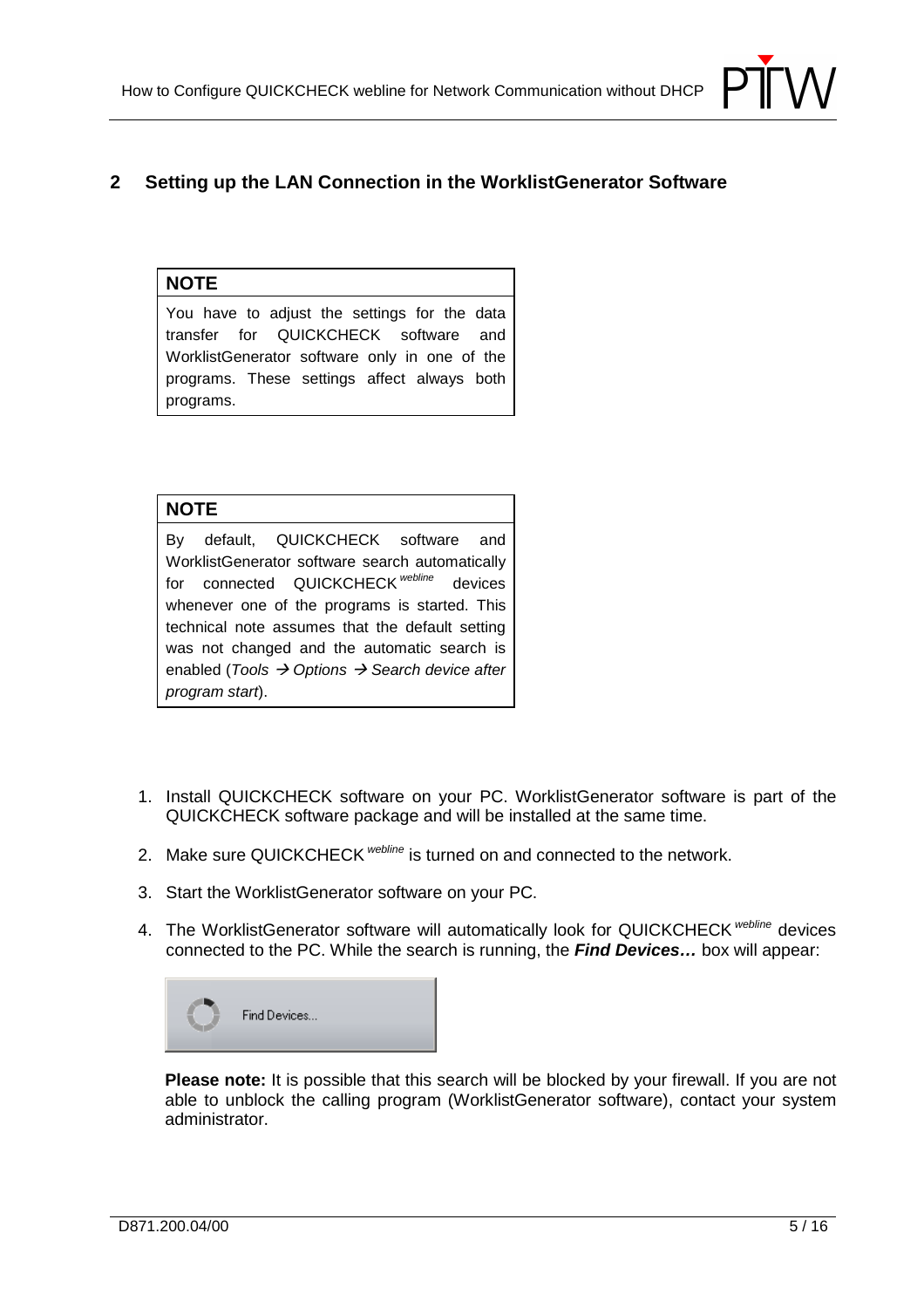

5. If the automatic search found a QUICKCHECK webline connected to your PC or the network, the **QUICKCHECK Devices** dialog will appear, listing all connected devices:

| QUICKCHECK Devices           |              |
|------------------------------|--------------|
| Select Device                |              |
| LAN; IP=192.168.0.1; SER=440 |              |
|                              |              |
|                              |              |
|                              |              |
|                              | Cancel<br>0K |

Check the serial number(s) of the device(s) in the **QUICKCHECK Devices** dialog (SER=...) to make sure your QUICKCHECK webline appears in the list. Select the device for which you want to set up the new connection. Click **OK**. WorklistGenerator software will automatically set up the connection.

6. If the QUICKCHECK webline you want to connect is not listed in the **QUICKCHECK Devices** dialog or if an error message appears, the connection cannot be created automatically.

Check again if the device is turned on and properly connected to your network. Remember that the DHCP option of the device needs to be enabled. Restart the software.

If the QUICKCHECK webline you want to connect is still not listed in the dialog, or you still get the message that the connection was not successful, you have to set up the connection manually (refer to Appendix A).

### **NOTE**

The automatic search function checks for the last established connection first.

- As long as the last established connection is detected, this connection will be used.
- If the last established connection cannot be found, the program searches for other connected devices and lists them in the **QUICKCHECK Devices** dialog. You can either select one of the detected connections to set it up in the software, or click **Cancel** to keep the previous connection as standard setting.
- If the program cannot detect any connections, an error message appears.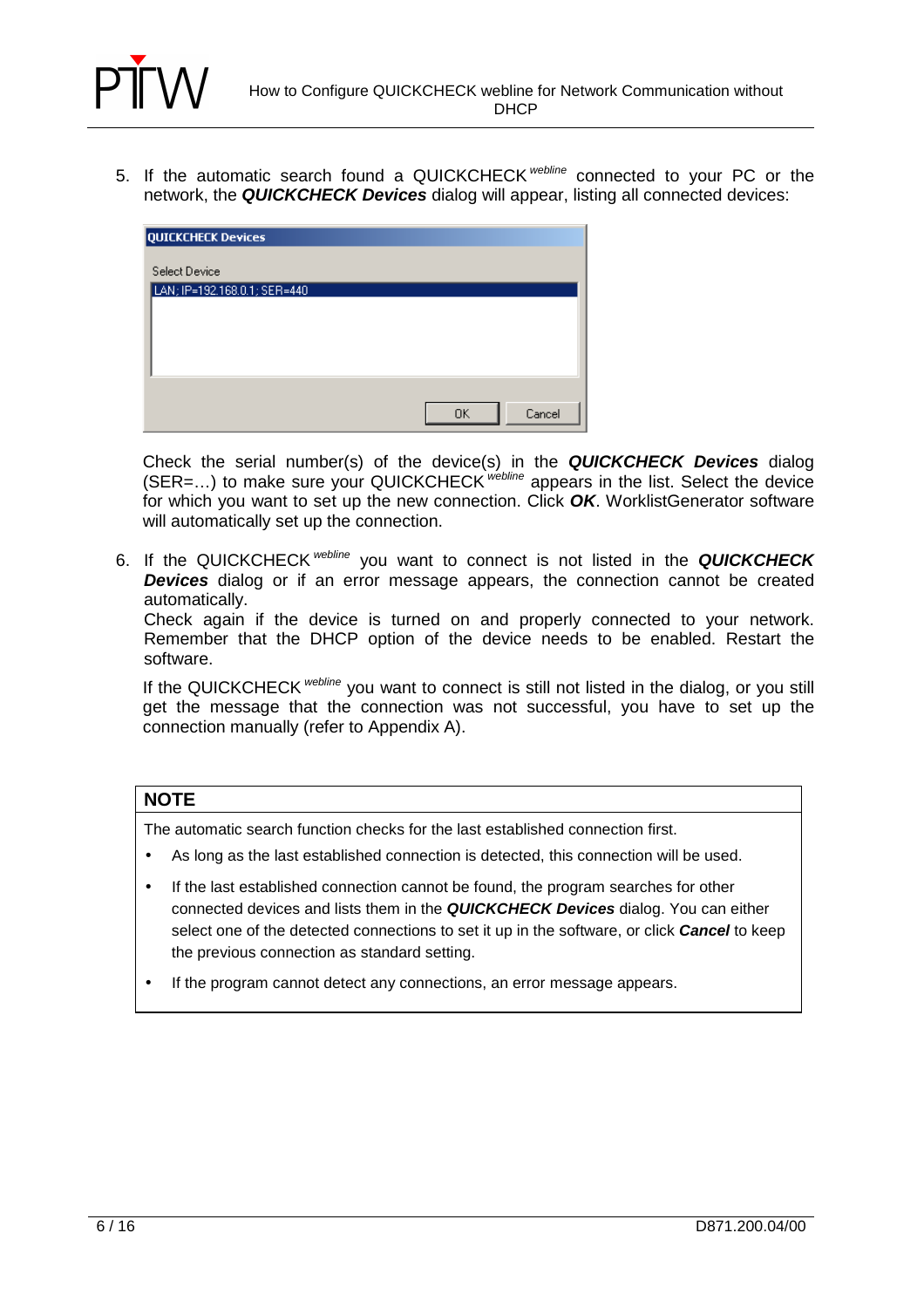

# **Appendix A**

If your QUICKCHECK webline is not listed in the **QUICKCHECK Devices** dialog, or you get a message that the connection was not successful (e.g. because the firewall blocked the automatic search), you have to set up the LAN connection manually.

1. In WorklistGenerator software, select **Tools**  $\rightarrow$  **Options** in the menu bar.



2. The **Options** window will appear and the **Device** tab will already be selected:

| tg Options                                     | $\vert x \vert$ |
|------------------------------------------------|-----------------|
| Device Data   Analyze   Print                  |                 |
| Connection<br>Connection_default; RS232; COM=1 | $\ldots$        |
| 区 Search device after program start            |                 |
|                                                |                 |
| 0K                                             | Cancel          |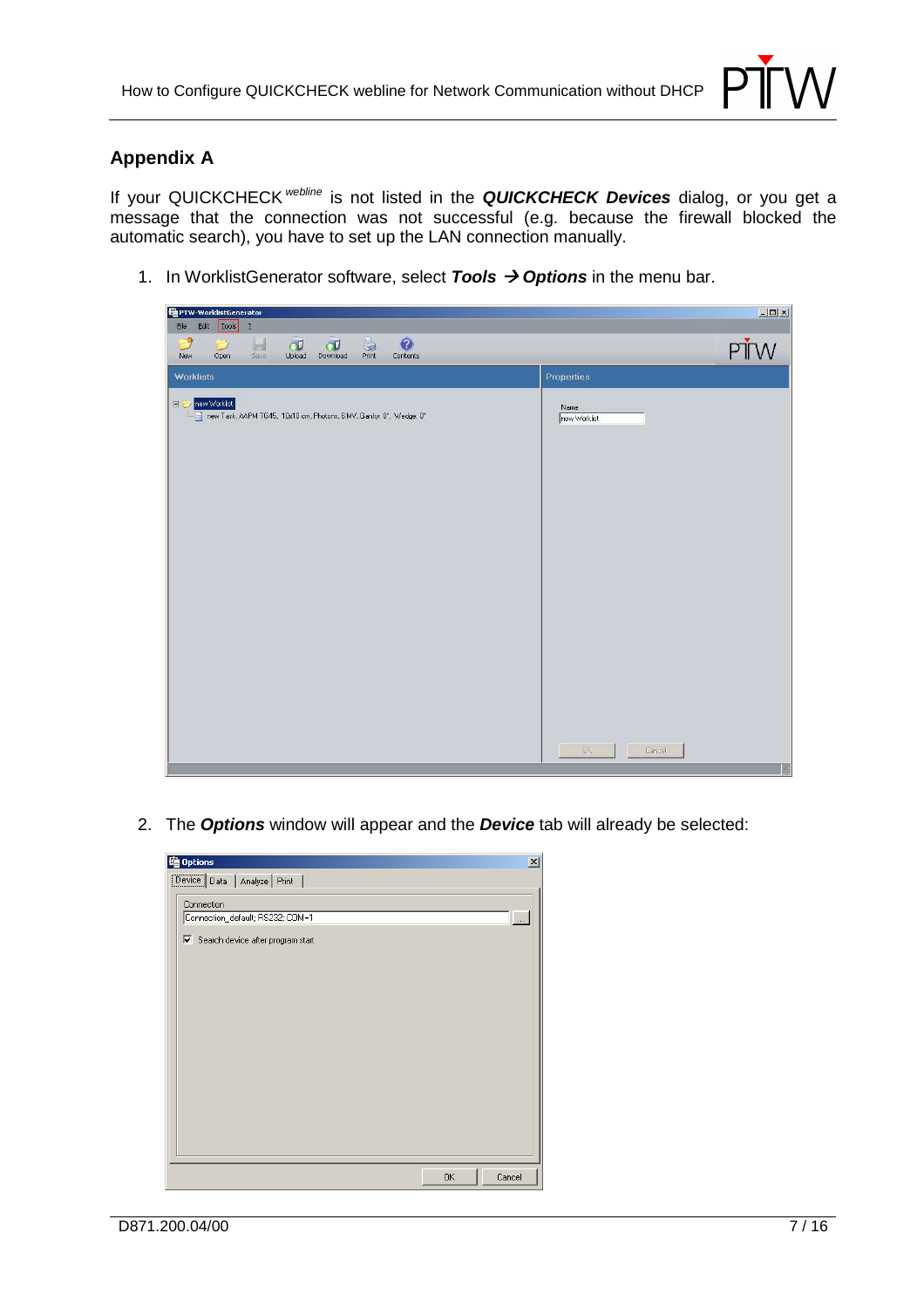

3. To set up a new connection click the **…** button. The **Connection Control Center** dialog will appear:



4. To create a new LAN connection, click the **New…** button in the **Connection Control Center** dialog. The **New Connection** dialog will appear:

| <b>New Connection</b>                             |                       |  |  |  |
|---------------------------------------------------|-----------------------|--|--|--|
| Type                                              | LAN (UDP)             |  |  |  |
| Property                                          | Value                 |  |  |  |
| Name                                              | <b>LAN-Connection</b> |  |  |  |
| IP_Address/HostName                               |                       |  |  |  |
|                                                   |                       |  |  |  |
| Enter the device IP address/DHCP hostname or Find |                       |  |  |  |
| Find                                              | Cancel<br>OΚ          |  |  |  |

5. Adjust the parameters required for the connection:

| Type:       | LAN (UDP)                                                             |
|-------------|-----------------------------------------------------------------------|
| Name:       | user-defined name of the connection (your choice)                     |
| IP address: | enter the IP address you have set for QUICKCHECK webline in chapter 1 |
|             | step 8 (if you did not change the IP address of the device, enter the |
|             | factory default setting: 192.168.0.1)                                 |

6. Confirm the settings with **OK**.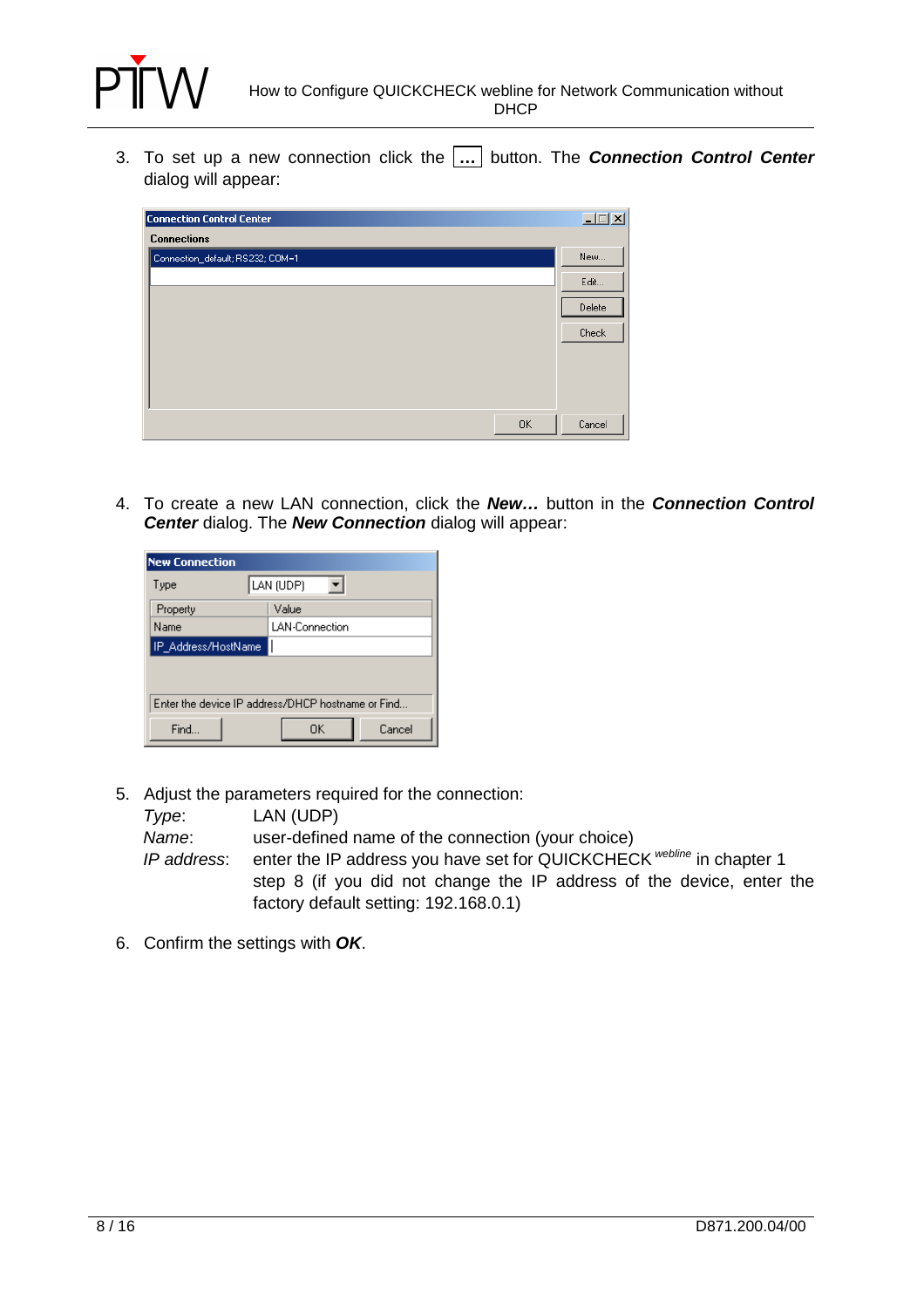

7. In the **Connection Control Center** dialog the new connection will be displayed. You can test it by selecting the connection and clicking **Check**.

| <b>Connection Control Center</b>            |           | - 10   |
|---------------------------------------------|-----------|--------|
| <b>Connections</b>                          |           |        |
| Connection_default; RS232; COM=1            |           | New    |
| LAN-Connection; LAN; IP_Address=192.168.0.1 |           | Edit   |
|                                             |           | Delete |
|                                             |           | Check  |
|                                             |           |        |
|                                             |           |        |
|                                             |           |        |
|                                             | <b>OK</b> | Cancel |

8. A message that the connection was successful should appear.

| <b>Connections</b>                                                                  |
|-------------------------------------------------------------------------------------|
| Connection to $<$ 192.168.0.1 $>$ successful.<br>PTW;QUICKCHECK;1.5RC10;345;SER=440 |
|                                                                                     |

Confirm with the **OK** button. If your connection attempt was not successful, double-check the settings in step 5. Make sure the device is turned on and connected to your network.

9. Select your new connection in the **Connection Control Center** (if not already selected) and confirm with the **OK** button. The **Device** tab in the **Options** window should now display your new connection.

 Close the **Options** window by clicking the **OK** button. The LAN connection between QUICKCHECK webline and your PC is now established.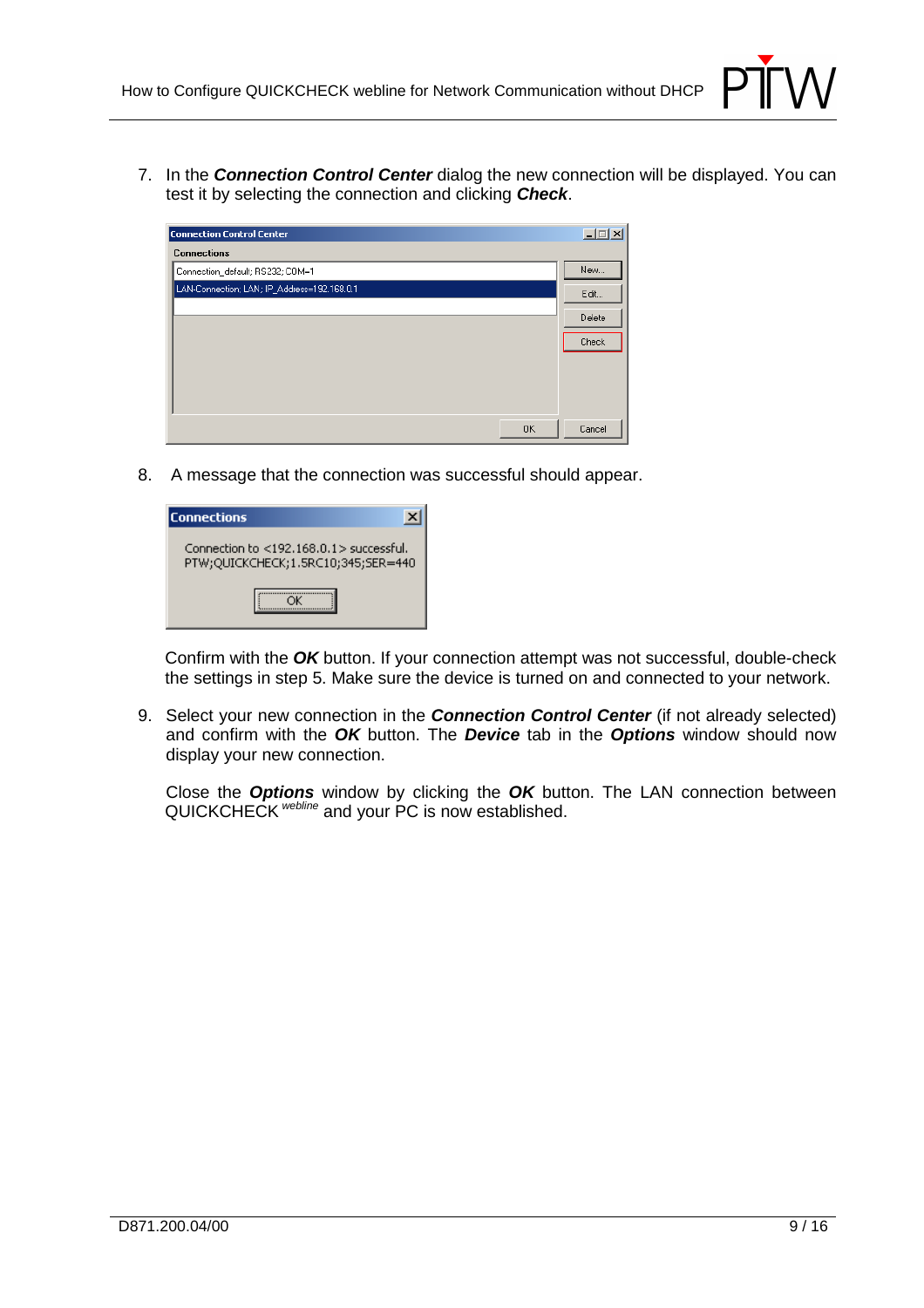

# **Appendix B**

## **NOTE**

If your PC is NOT connected to a network and you wish to connect QUICKCHECK<sup>webline</sup> directly to your PC, please proceed as follows.

## **General Information**

Please note that the DHCP option of QUICKCHECK webline needs to be disabled if you wish to directly connect your PC to QUICKCHECK webline via LAN cable (see chapter 1 steps 1-5 to learn how to disable the DHCP option).

When directly connected, QUICKCHECK webline and the PC can communicate only when the IP addresses of the device and the PC's network interface are in the same subnet (subnet mask of the network interface). For the connection to work, you will have to manually assign IP addresses and subnet masks.

#### **The factory defaults for the network addresses on the device are:**

- IP address: 192.168.0.1
- -Subnet mask: 255.255.255.0
- -Gateway: 192.168.0.254

We recommend that you keep these settings when establishing a direct connection, so that you only have to change your PC's network addresses. If the factory defaults have been changed already, refer to chapter 1 of this document to learn how to change the network address details of the device.

This technical note will assume that the network address details of the device are set to factory default.

To learn how to change your PC's network address in Windows 7, refer to B1. To learn how to change your PC's network address in Windows XP, refer to B2.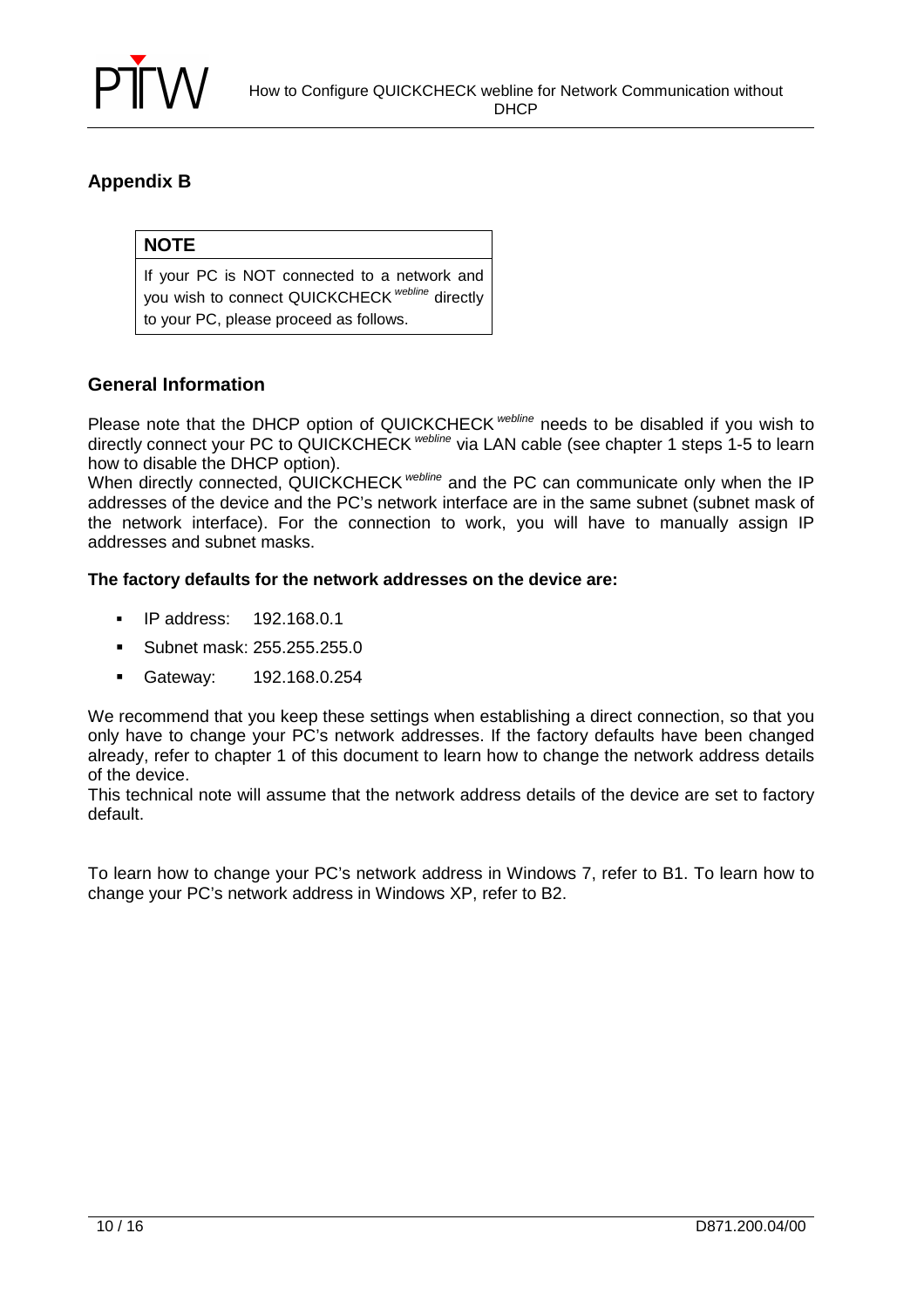

## **B1 Windows 7**

1. Click the Windows Start menu and type **network and sharing** into the Windows 7 search bar. Select **Network and Sharing Center** when it comes up.

| Control Panel (3) -                             |                |
|-------------------------------------------------|----------------|
| Network and Sharing Center                      |                |
| Find and fix networking and connection problems |                |
| Choose homegroup and sharing options            |                |
|                                                 |                |
|                                                 |                |
|                                                 |                |
|                                                 |                |
|                                                 |                |
|                                                 |                |
|                                                 |                |
|                                                 |                |
|                                                 |                |
|                                                 |                |
|                                                 |                |
|                                                 |                |
| See more results                                |                |
| network and sharing                             | Shut down<br>× |

2. When the **Network and Sharing Center** window opens, click on **Change adapter settings**.

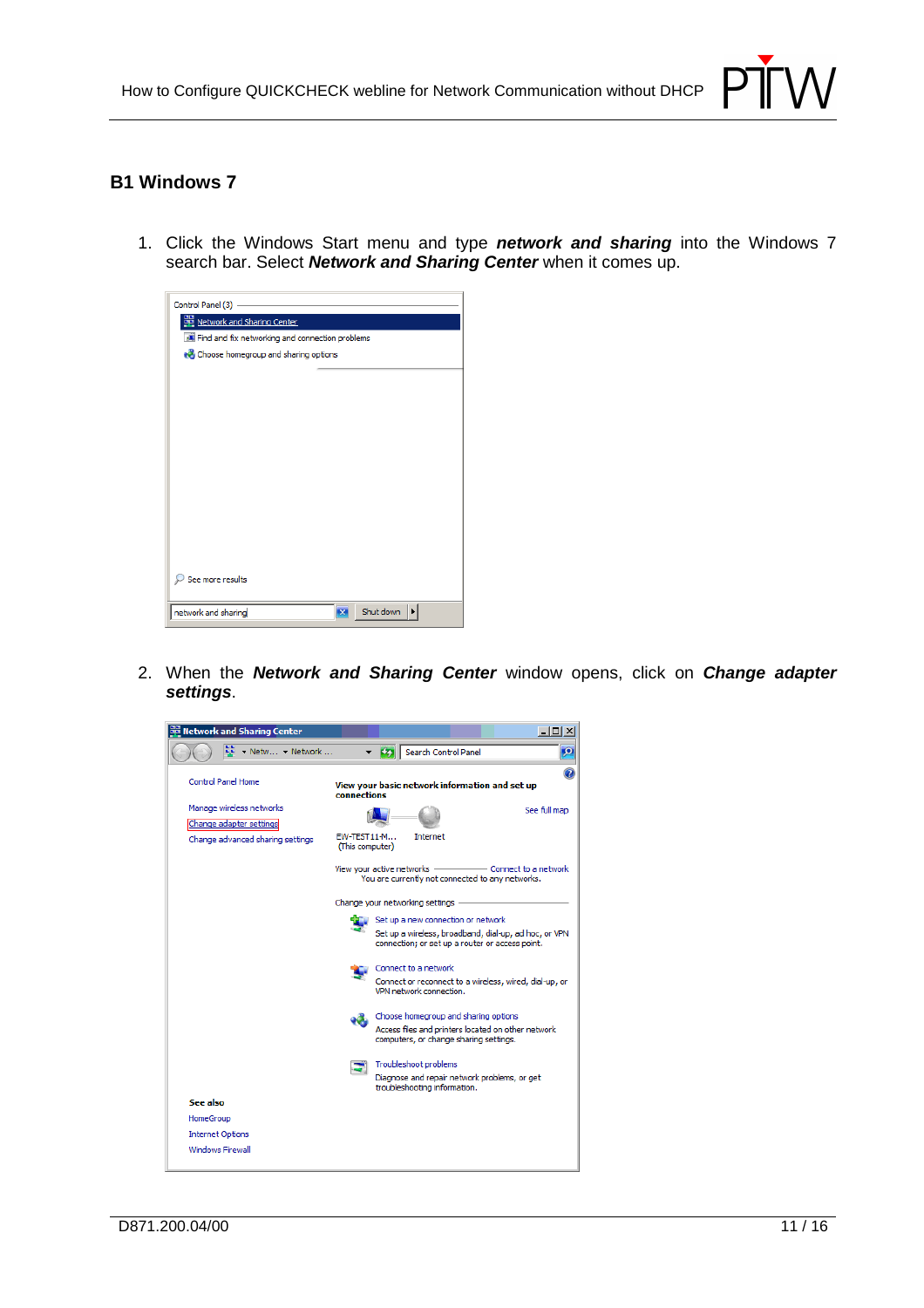

3. In the next window, right-click on the **Local Area Connection** item and select **Properties**.



4. In the **Local Area Connection Properties** window, highlight **Internet Protocol Version 4 (TCP/IPv4)** then click the **Properties** button.

| <b>Local Area Connection Properties</b>                                                                                                                                                                                                                                                                       | $\times$ |  |  |
|---------------------------------------------------------------------------------------------------------------------------------------------------------------------------------------------------------------------------------------------------------------------------------------------------------------|----------|--|--|
| Networking<br>Sharing                                                                                                                                                                                                                                                                                         |          |  |  |
| Connect using:                                                                                                                                                                                                                                                                                                |          |  |  |
| Marvell Yukon 88E8072 PCI-E Gigabit Ethemet Controller                                                                                                                                                                                                                                                        |          |  |  |
| Configure                                                                                                                                                                                                                                                                                                     |          |  |  |
| This connection uses the following items:                                                                                                                                                                                                                                                                     |          |  |  |
| <b>Client for Microsoft Networks</b><br>☑ ■ QoS Packet Scheduler<br>☑ Bie and Printer Sharing for Microsoft Networks<br>- Internet Protocol Version 6 (TCP/IPv6)<br>T Themet Protocol Version 4 (TCP/IPv4)<br>⊽<br>Link-Laver Topology Discovery Mapper I/O Driver<br>Link-Layer Topology Discovery Responder |          |  |  |
| Uninstall<br>Properties<br>Install                                                                                                                                                                                                                                                                            |          |  |  |
| Description<br>Transmission Control Protocol/Internet Protocol. The default<br>wide area network protocol that provides communication<br>across diverse interconnected networks.                                                                                                                              |          |  |  |
| OК<br>Cancel                                                                                                                                                                                                                                                                                                  |          |  |  |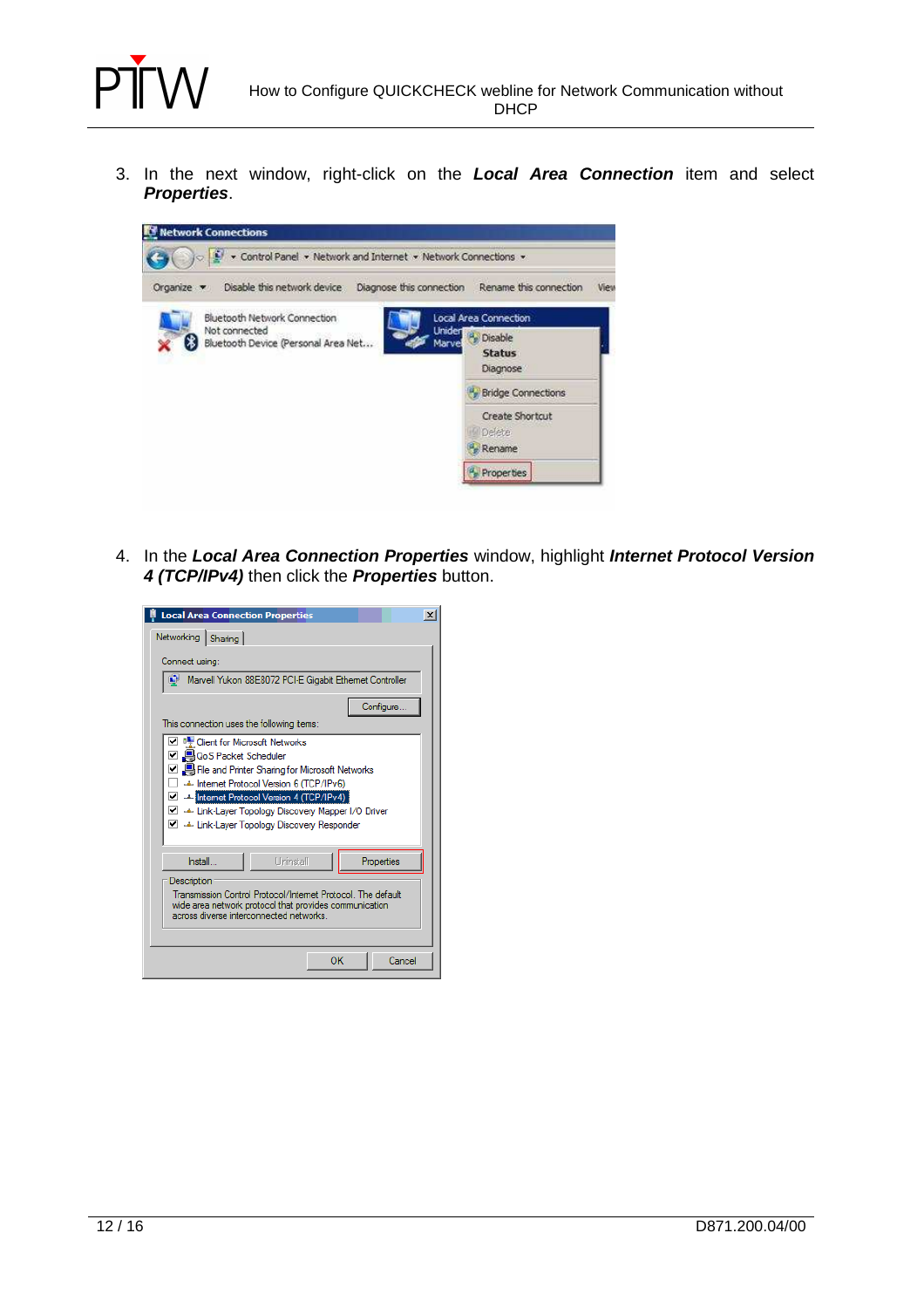

5. In the **Internet Protocol Version 4 (TCP/IPv4) Properties** window, select the radio button Use the following IP address and enter the IP address of QUICKCHECK <sup>webline</sup>, but change the digits in the last block. You can choose any value from 2 - 254, the important thing is that the value differs from the one in the IP address of QUICKCHECK webline (Example: if the IP address of the device is 192.168.0.1 you can enter anything from 192.168.0.2 to 192.168.0.254).

 For Subnet Mask and Default Gateway enter the IP Mask and Gateway addresses of the device (factory default: IP mask 255.255.255.0, Gateway 192.168.0.254).

| <b>Internet Protocol Version 4 (TCP/IPv4) Properties</b>                                                                                                                              |               |
|---------------------------------------------------------------------------------------------------------------------------------------------------------------------------------------|---------------|
| General                                                                                                                                                                               |               |
| You can get IP settings assigned automatically if your network supports<br>this capability. Otherwise, you need to ask your network administrator<br>for the appropriate IP settings. |               |
| O Obtain an IP address automatically                                                                                                                                                  |               |
| C Use the following IP address:                                                                                                                                                       |               |
| <b>IP</b> address:                                                                                                                                                                    | 192.168.0.2   |
| Subnet mask:                                                                                                                                                                          | 255.255.255.0 |
| Default gateway:                                                                                                                                                                      | 192.168.0.254 |
| C Obtain DNS server address automatically                                                                                                                                             |               |
| Use the following DNS server addresses:                                                                                                                                               |               |
| Preferred DNS server:                                                                                                                                                                 |               |
| Alternate DNS server:                                                                                                                                                                 |               |
| Validate settings upon exit                                                                                                                                                           | Advanced      |
|                                                                                                                                                                                       | Cancel<br>OK  |

- 6. When you are finished, click **OK**.
- 7. Close the **Local Area Connection Properties** window.
- 8. Now that the network address details of your PC are adjusted, you can set up the LAN connection in the WorklistGenerator software as described in chapter 2 of this document.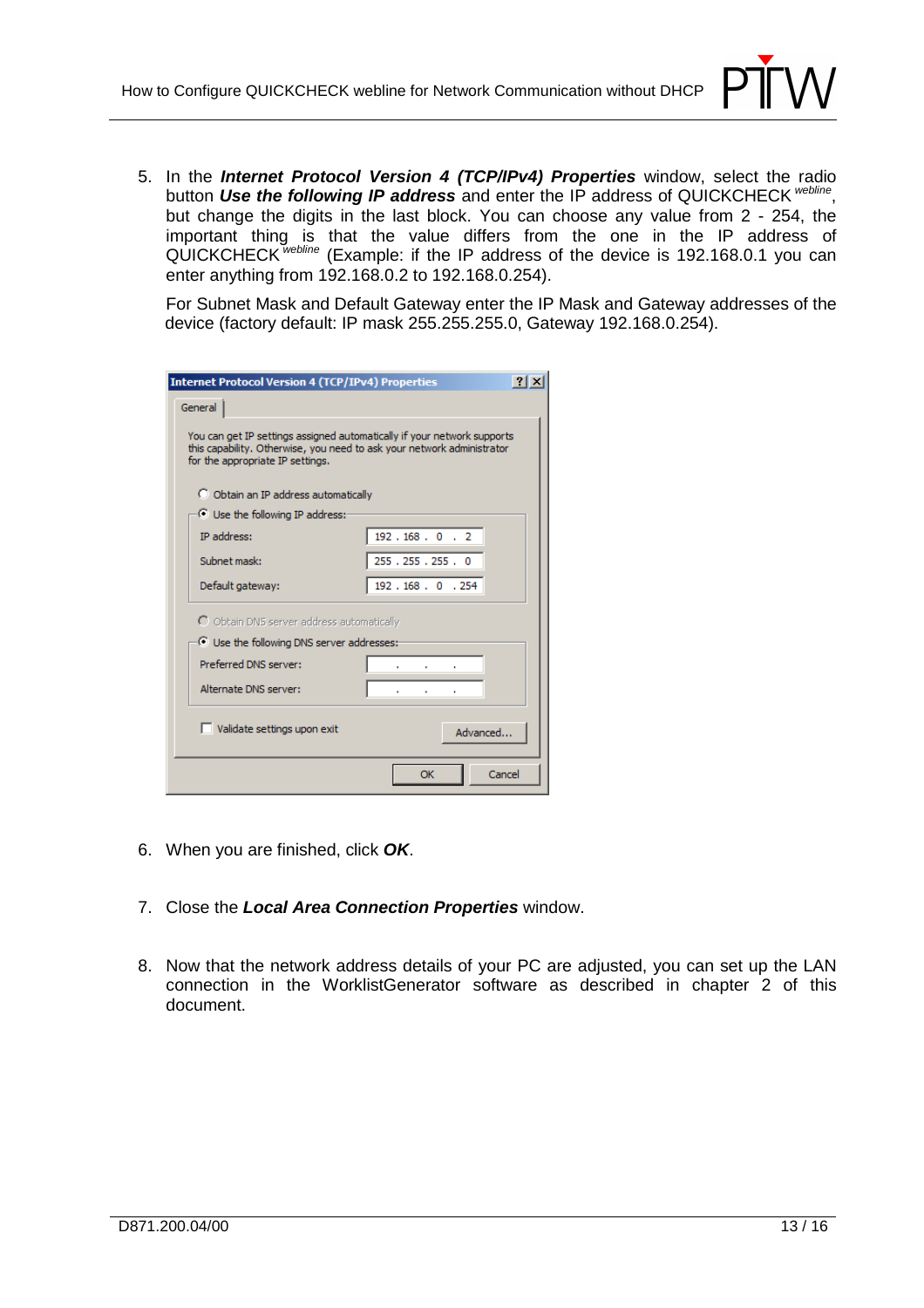

# **B2 Windows XP**

1. Right-click on **My Network Places** and select **Properties**.



2. In the window that opens, right-click on the **Local Area Connection** item and select **Properties**.

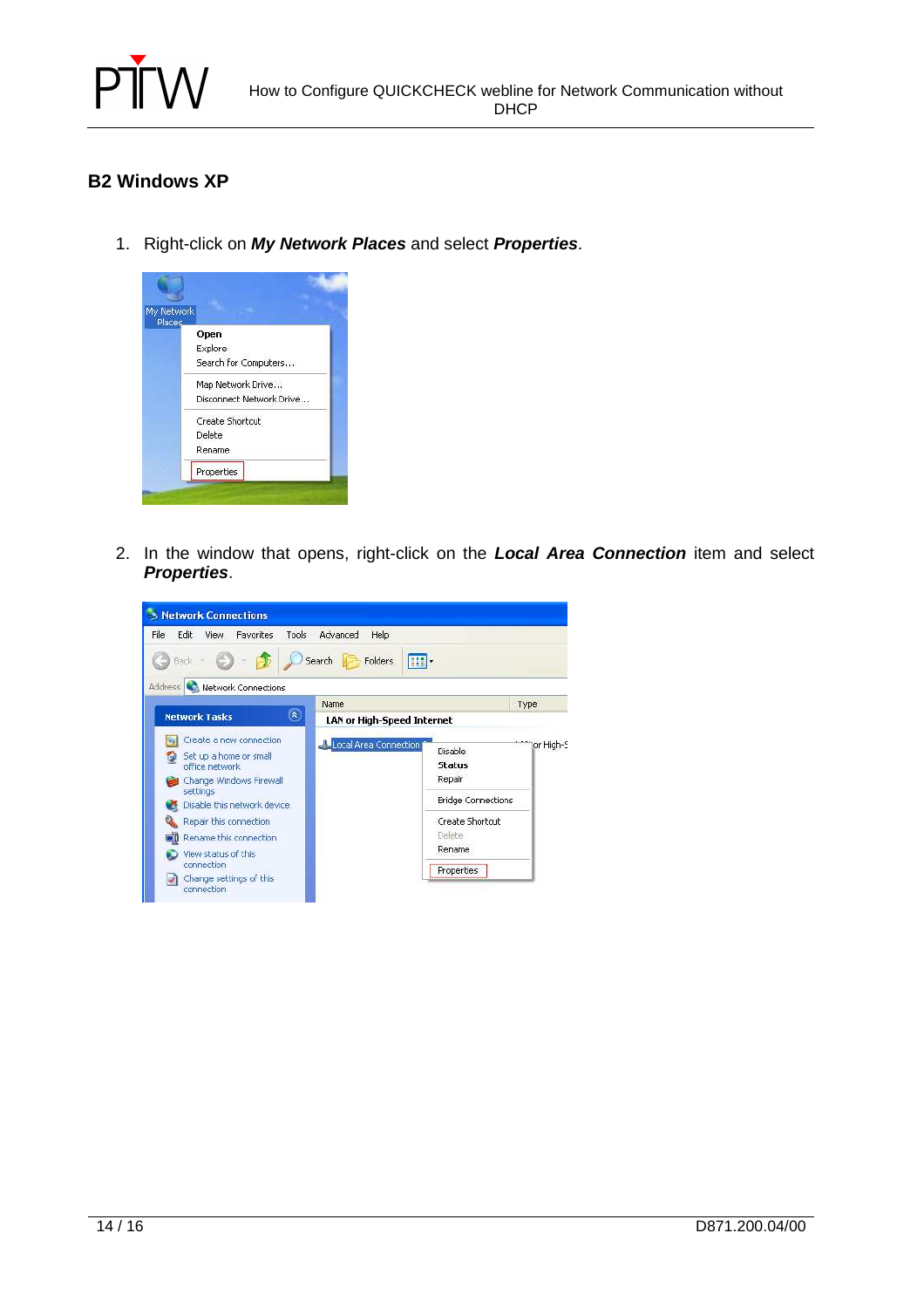

3. In the window that comes up, highlight **Internet Protocol (TCP/IP)** and click the **Properties** button.

| Connect using:<br>Whware Accelerated AMD PCNet Ad-                                                                                                |           |  | Configure                                                   |
|---------------------------------------------------------------------------------------------------------------------------------------------------|-----------|--|-------------------------------------------------------------|
| This connection uses the following items:                                                                                                         |           |  |                                                             |
| □ S Client for Microsoft Networks<br>File and Printer Sharing for Microsoft Networks<br><b>V QoS</b> Packet Scheduler<br>Themet Protocol (TCP/IP) |           |  |                                                             |
| Install                                                                                                                                           | Uninstall |  | Properties                                                  |
| Description                                                                                                                                       |           |  |                                                             |
| wide area network protocol that provides communication<br>across diverse interconnected networks.                                                 |           |  | Transmission Control Protocol/Internet Protocol The default |
| Show icon in notification area when connected                                                                                                     |           |  |                                                             |